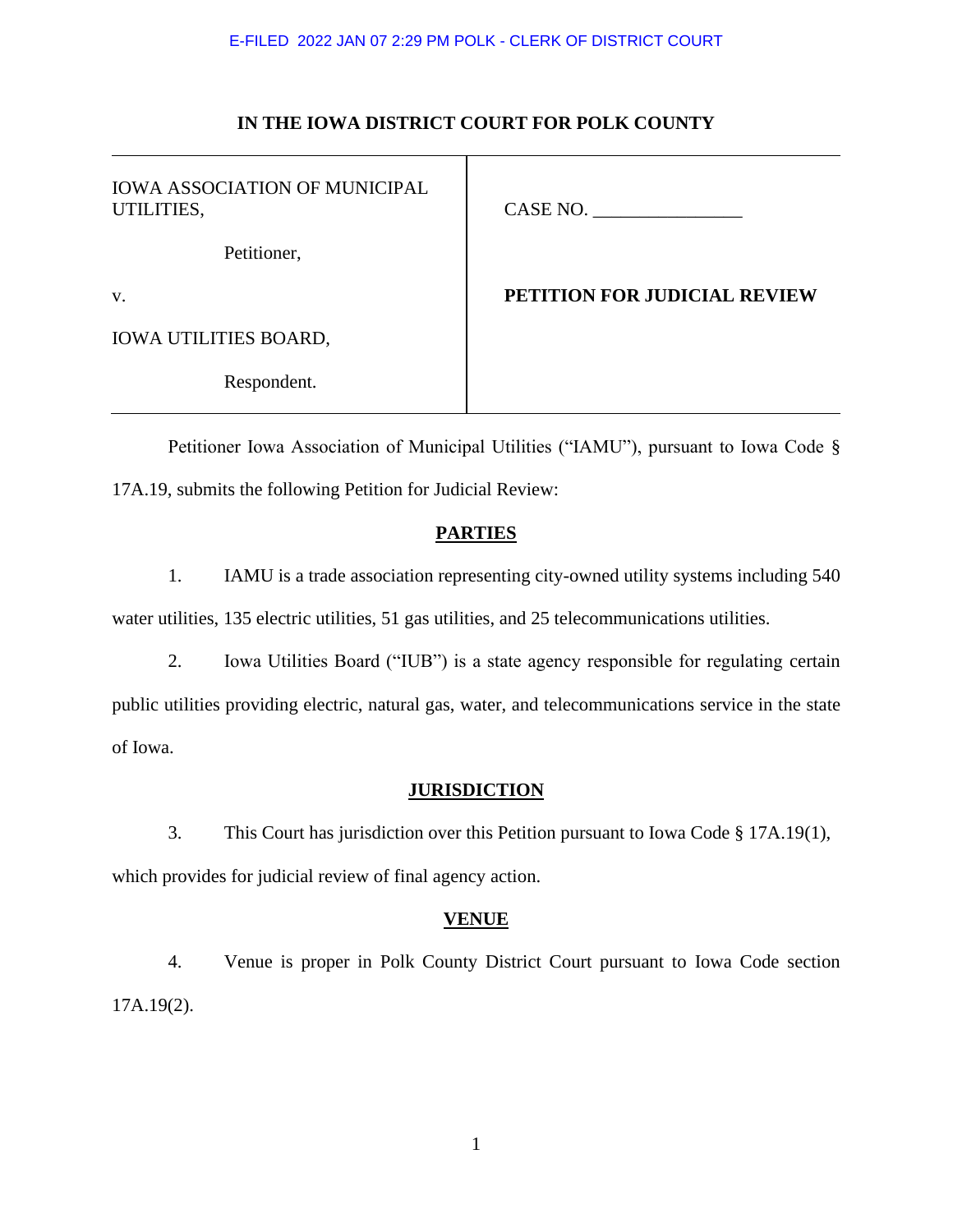#### **FACTUAL BACKGROUND**

5. On July 1, 2020, IUB issued an order commencing a rulemaking proceeding, Docket No. RMU-2020-0027, to establish rules for electric cooperatives and municipal electric utilities in 199 Iowa Administrative Code chapter 27.

6. Docket No. RMU-202-0027 was an offshoot from a prior rulemaking proceeding, Docket No. RMU-2019-0020, which had proposed certain amendments to 199 Iowa Administrative Code chapter 20. Based on discussions and comments during that proceeding, IUB determined that creating a separate chapter specific to municipal electric utilities and electric cooperatives would be more efficient and cleaner than including such rules in chapter 20. Accordingly, IUB opened Docket No. RMU-2020-0027.

7. IAMU was a party to both rulemaking proceedings and provided comments relating to the proposed rules in both proceedings.

8. On August 3, 2021, IUB issued an order in RMU-2020-0027 adopting new rules in 199 Iowa Administrative Code chapter 27.

9. The new chapter 27 includes a statement that "These rules are intended to implement Iowa Code sections 476.1A, 476.1B and 476.2."

10. The new chapter 27 was published in the Iowa Administrative Bulletin on August 25, 2021, in Volume XLIV, Number 4.

11. One of the new rules adopted by IUB requires municipal electric utilities to provide advanced notice to their customers prior to any rate increase. Specifically, rule 27.1(8) provides as follows:

**27.1(8)** *Notice of rate increases.* Electric cooperatives and municipal electric utilities shall provide notice of rate increases to all affected customers at least 30 days in advance of the rate increase taking effect. The notice may be sent by U.S. Mail or electronically.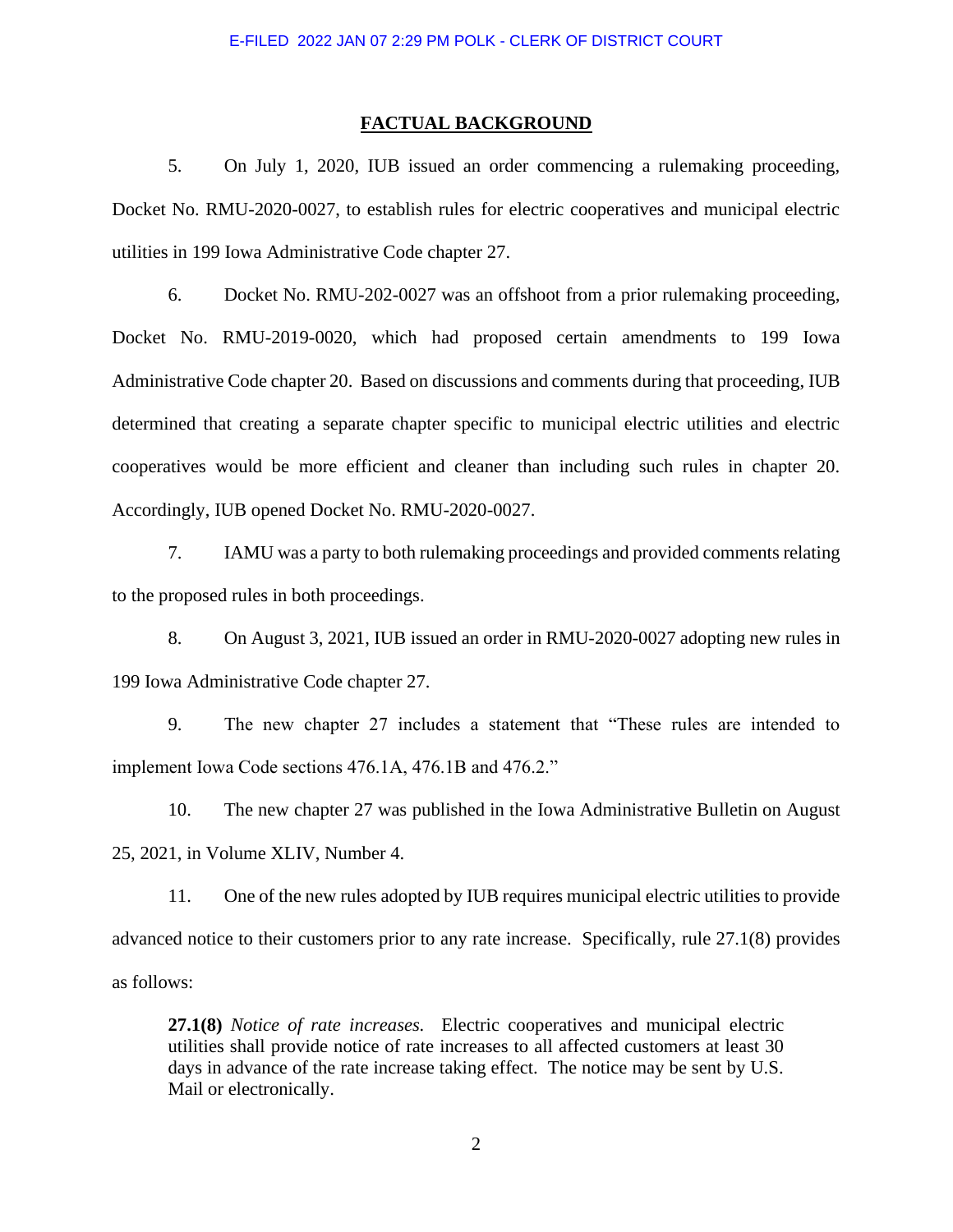Iowa Admin. Code r. 199-27.1(8) (476).

12. IUB's purported authority for this new rule is Iowa Code section 476.6(2).

13. Another rule adopted in the new chapter 27 prohibits municipal electric utilities

from charging interest or late payment charges when customers are paying pursuant to a pre-

disconnection payment plan. Rule  $27.3(2)(c)(1)(1)$  provides, in pertinent part, as follows:

1. For customers who received a disconnection notice in conformance with these rules, the electric cooperative or municipal electric utility shall offer an agreement with at least 12 even monthly payments. The utility shall inform customers they may pay off the delinquency early without incurring any prepayment penalties. *A customer shall not be charged interest, or a late payment charge, on a payment agreement where the customer is making payments consistent with the terms of the payment agreement*, and the customer will not be required to pay a portion of the delinquent amount to enter into a payment agreement.

Iowa Admin. Code r. 199-27.3(2)(c)(1)(1) (476) (emphasis added).

- 14. IUB's purported authority for this rule is Iowa Code section 476.20(5)(a).
- 15. These new rules went into effect on September 29, 2021.

# **COUNT I – JUDICIAL REVIEW OF FINAL AGENCY ACTION**

10. IAMU incorporates by reference all preceding paragraphs.

11. IUB's August 3, 2021 order adopting the new chapter 27 rules constituted final

agency action.

12. Pursuant to Iowa Code section 17A.19(1), any person aggrieved or adversely affected by final agency action may seek judicial review thereof.

13. Because this matter involves agency action other than a decision in a contested case,

the petition may be filed at any time the petitioner is aggrieved or adversely affected by the action.

Iowa Code § 17A.19(3).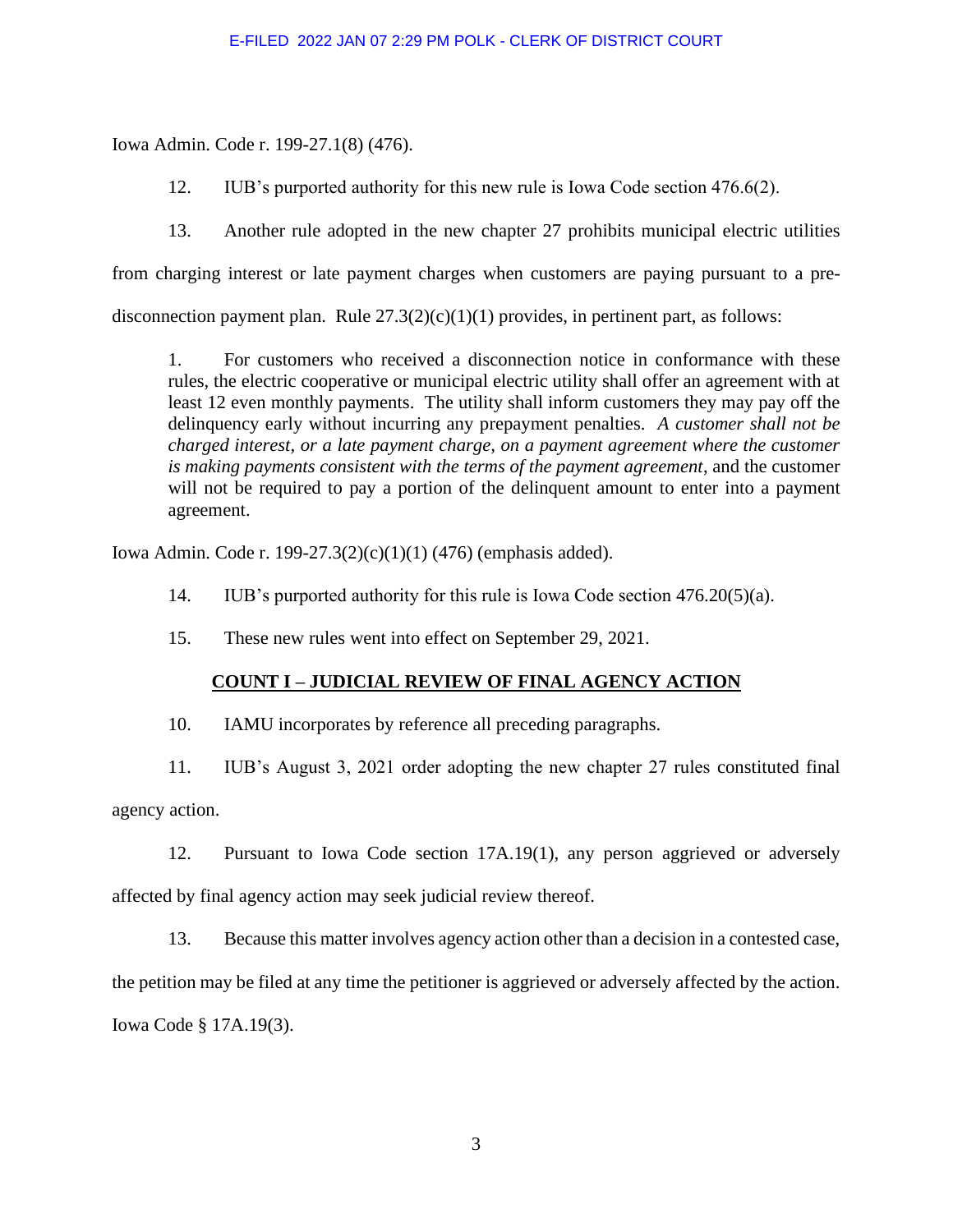14. All municipal electric utilities are currently aggrieved and adversely affected by rule 27.1(8) because it imposes a rate notice requirement which is beyond IUB's authority over municipal utilities and is inconsistent with other laws dictating when and how municipal utility rates become effective.

15. All municipal electric utilities are currently aggrieved and adversely affected by rule 27.3(2)(c)(1)(1) because it constitutes a rate regulation which is beyond IUB's authority over municipal utilities and interferes with municipal utilities' exclusive rate-making power.

16. As a trade association representing municipal electric utilities, IAMU has standing to challenge the legality of rule  $27.1(8)$  and rule  $27.3(2)(c)(1)(1)$  on behalf of its aggrieved members. *Iowa-Illinois Gas & Elec. Co. v. Iowa State Com. Comm'n*, 347 N.W.2d 423, 426 (Iowa 1984).

#### **Rule 27.1(8)**

17. Rule 27.1(8) requires municipal electric utilities to provide notice of rate increases to all affected customers at least 30 days in advance of the rate increase taking effect.

18. Pursuant to Iowa Code section 476.1B(1), "a municipally owned utility furnishing gas or electricity is not subject to regulation by the board" except for certain enumerated items or "[u]nless otherwise specifically provided by statute." Iowa Code  $\S$  476.1B(1).

19. The enumerated items over which IUB has jurisdiction with respect to municipal utilities do not include rates or notices related to rates. Iowa Code § 476.1B(1).

20. Accordingly, IUB only has authority to regulate municipal utilities' rates or notices related to rates if such regulatory authority is "otherwise specifically provided by statute." Iowa Code § 476.1B(1).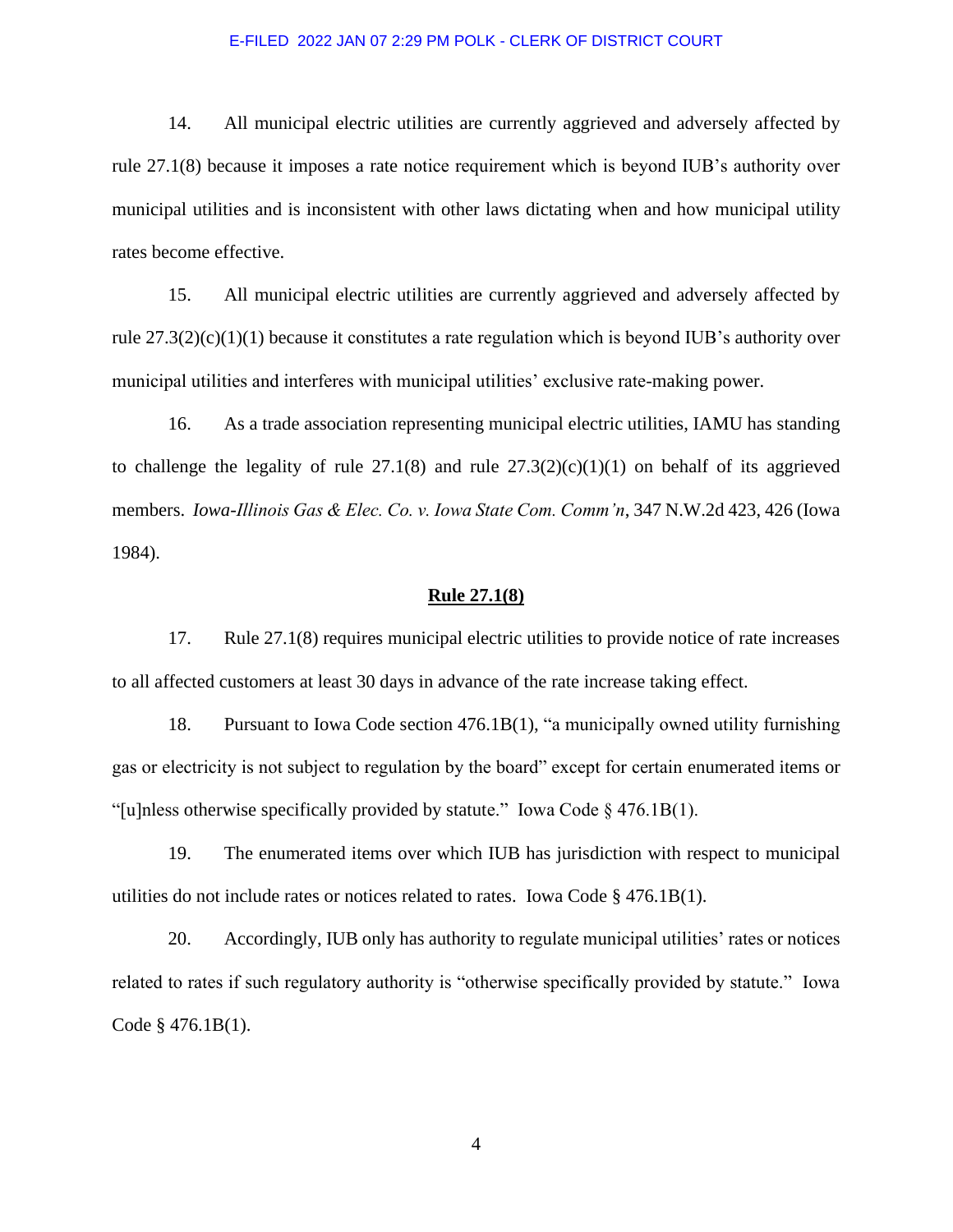21. Section 476.6(2)—the purported basis for IUB's authority to adopt rule 27.1(8)—

provides as follows:

All public utilities, except those exempted from rate regulation by section 476.1 ... shall give written notice of a proposed increase of any rate or charge to all affected customers served by the public utility no more than sixty-two days prior to the time the application for the increase is filed with the board. Public utilities exempted from rate regulation by section 476.1 … shall give written notice of a proposed increase of any rate or charge to all affected customers served by the public utility at least thirty days prior to the effective date of the increase.

Iowa Code § 476.6(2).

22. The second clause of this provision does not apply to municipal electric utilities because they are not "exempted from rate regulation by section 476.1." Rather, municipal electric utilities are exempted from rate regulation by Iowa Code section 476.1B.

23. The reference to all "public utilities" in the first clause does not apply to municipal electric utilities because municipal electric utilities are not subject to regulation outside of the categories of section 476.1B "unless otherwise specifically provided by statute." Iowa Code § 476.1B(1).

24. Iowa Code section 476.6(2) does not "specifically" provide that it applies to municipal electric utilities. In fact, section 476.6 is a rate regulation statute and the rate increase notification provision has already been specifically implemented in Iowa Administrative Code chapter 26, a chapter that is not applicable to municipal electric utilities. *See* Iowa Admin. Code r. 199-26.1(2).

25. The mere reference to all "public utilities" in Iowa Code section 476.6(2) is not an instance where jurisdiction over municipal utilities is "specifically provided by statute."

26. Rather, "public utilities" is a generic term that is used throughout chapter 476. When the legislature has intended for the term "public utilities" to include municipal utilities, it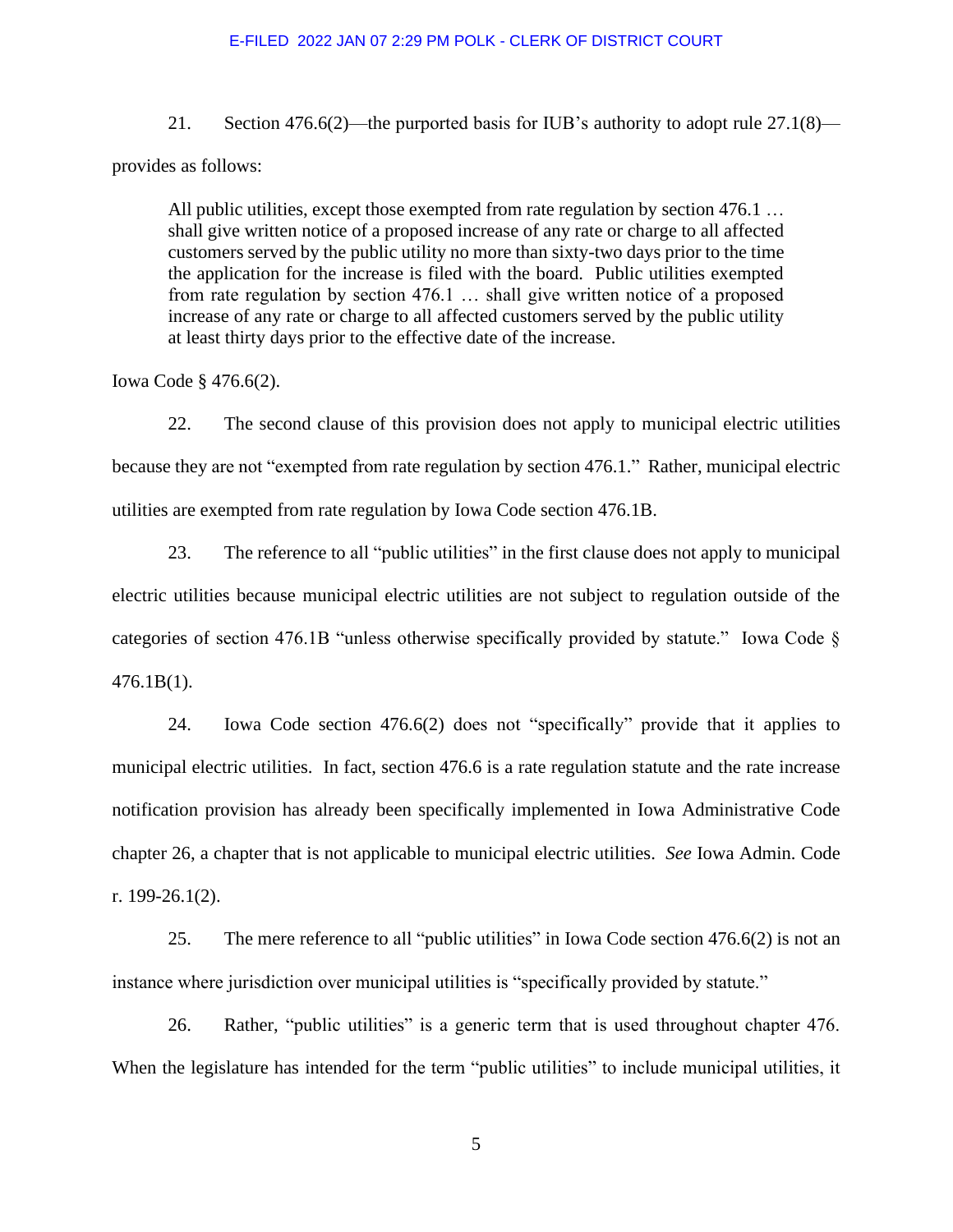has expressly stated as such. *See, e.g.,* Iowa Code § 476.20(3)(a) (providing that "[t]he board shall establish rules which shall be uniform with respect to *all public utilities* furnishing gas or electricity relating to disconnection of service. *This subsection applies both to regulated utilities and to municipally owned utilities*….") (emphasis added); Iowa Code § 476.27(1)(f) (defining "public utility" for purposes of this section as a "public utility as defined in section 476.1, except that, for purposes of this section, 'public utility' also includes all … *municipally owned facilities*….") (emphasis added).

27. Accordingly, by its terms, section 476.6(2) does not apply to municipal electric utilities.

28. Moreover, Iowa Code section 2B.5A imposes statutory publication requirements for the Iowa Administrative Bulletin and the Iowa Administrative Code and includes a requirement that each rulemaking document must include "a reference to the statute which the rules are intended to implement." Iowa Code § 2B.5A(2).

29. The new chapter 27 states that it is intended to implement Iowa Code sections 476.1A, 476.1B, and 476.2. There is no statement that the rules are intended to implement section 476.6.

30. Additionally, IUB's rule 27.1(8) conflicts with other statutory provisions that specifically dictate the manner in which municipal utility rates are established and adjusted, and the manner in which notice thereof is provided to the public. These statutory provisions were explained to IUB in comments filed by IAMU in Docket No. RMU-2019-0020 on March 30, 2020, and April 13, 2020, but IUB failed to consider these provisions and implemented rule 27.1(8) despite them.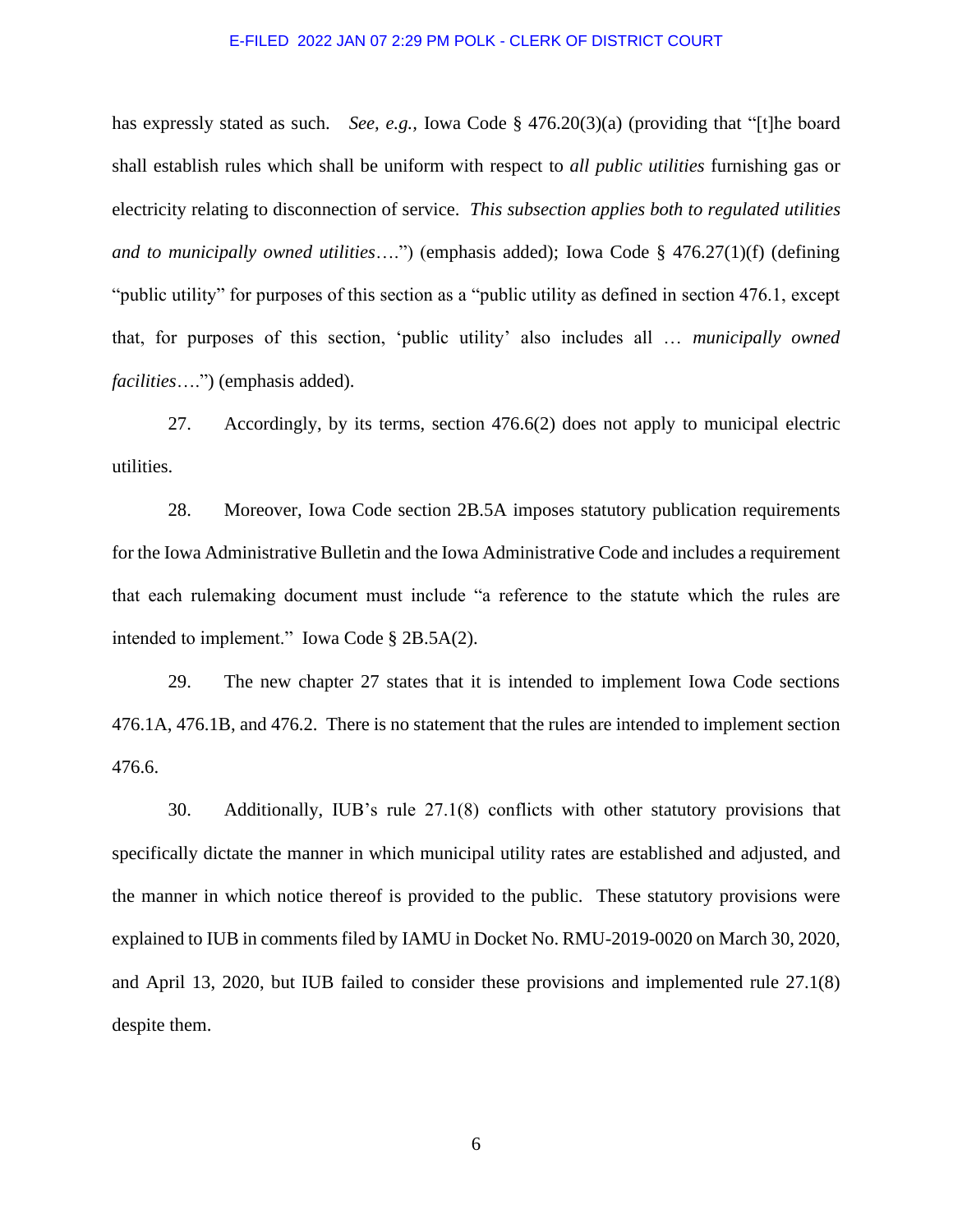31. Iowa Code section 384.84 requires the governing body of a municipal utility to "establish, impose, adjust, and provide for the collection of rates and charges" sufficient to pay the operating and maintenance expense of the utility, the principal and interest as it becomes due of any revenue bonds that have been issued, and to maintain a reasonable reserve for the payment of principal and interest. Iowa Code § 384.84(1).

32. A municipal utility's rates "must be established by ordinance of the council" or, in the case of a board-governed municipal utility, "by resolution of the trustees, published in the same manner as an ordinance." Iowa Code § 384.84(1).

33. Rates set by ordinance are effective upon publication, while rates set by resolution are effective immediately upon signing. Iowa Code §  $380.6(1)(a)-(b)$ .

34. Notice of rates is provided through the adoption of rates in open meetings, and through the required publication of ordinances and rate resolutions. *See* Iowa Code chapter 21; Iowa Code §§ 380.7(3) and 384.84(1).

35. IUB's rule 27.1(8) purports to impose an additional notice requirement and a 30 day waiting period before a municipal electric utility's rates become effective. This is directly contrary to the above statutory provisions which provide that a municipal utility's rates are effective upon publication in the case of an ordinance or effective upon signing in the case of a resolution. This is also directly contrary to the above statutory provisions which provide for public notice of adopted rates through publication of rate ordinances and rate resolutions.

36. By imposing a mandatory 30-day waiting period, the rule also interferes with a municipal electric utility's statutory obligation to "establish" and "adjust" rates when and as necessary to meet its operating and maintenance expense and debt service payments for revenue bonds. Iowa Code § 384.84(1).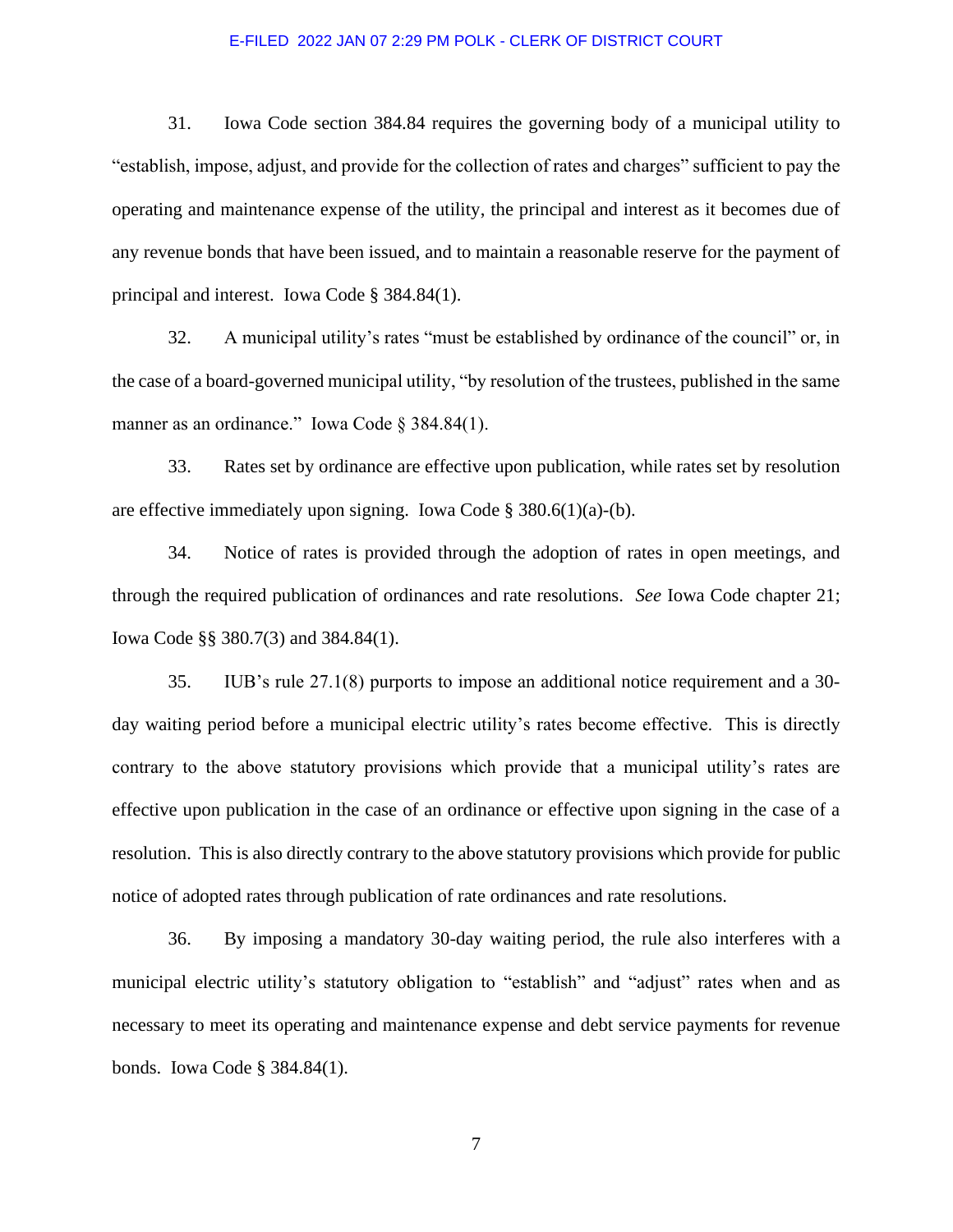37. Pursuant to Iowa Code section 384.93, the procedures for a municipal utility to establish and adjust rates, the effective date of such rates, and the manner of public notice thereof, all as set forth in chapter 384, "control and govern in the event of any conflict … with the provisions of any other law." Iowa Code § 384.93.

38. These provisions of the city code are to be construed broadly. Iowa Code § 362.8. In contrast, IUB's authority over municipal utilities must be read narrowly in light of cities' home rule authority.

39. Pursuant to Iowa Code sections 364.1 and 364.2, and article III, section 38A of the Iowa Constitution, a city may exercise any power and perform any function it deems appropriate so long as such action is not irreconcilable with state law. Iowa Code §§ 364.1, 364.2; Iowa Const. art. III, § 38A.

40. A municipal utility's actions in establishing and adjusting rates pursuant to the procedures and timing requirements of section 384.84(1) are acts consistent—not irreconcilable with state law. Accordingly, such acts are within the municipal home rule authority and IUB may not infringe on such authority.

41. Because IUB's rule 27.1(8) conflicts with the procedures in chapter 384 and infringes on municipal utilities' home rule authority, the rule is void and unenforceable as to municipal electric utilities.

42. For these reasons, rule 27.1(8) is beyond the authority delegated to IUB in section 476.1B; is based on illogical reasoning and an erroneous, irrational, illogical or wholly unjustifiable interpretation of the term "public utility" in Iowa Code section 476.6(2); is the result of IUB's failure to consider objectively relevant and important matters relating to the propriety of the rule; and is otherwise unreasonable, arbitrary, capricious, or an abuse of discretion. Iowa Code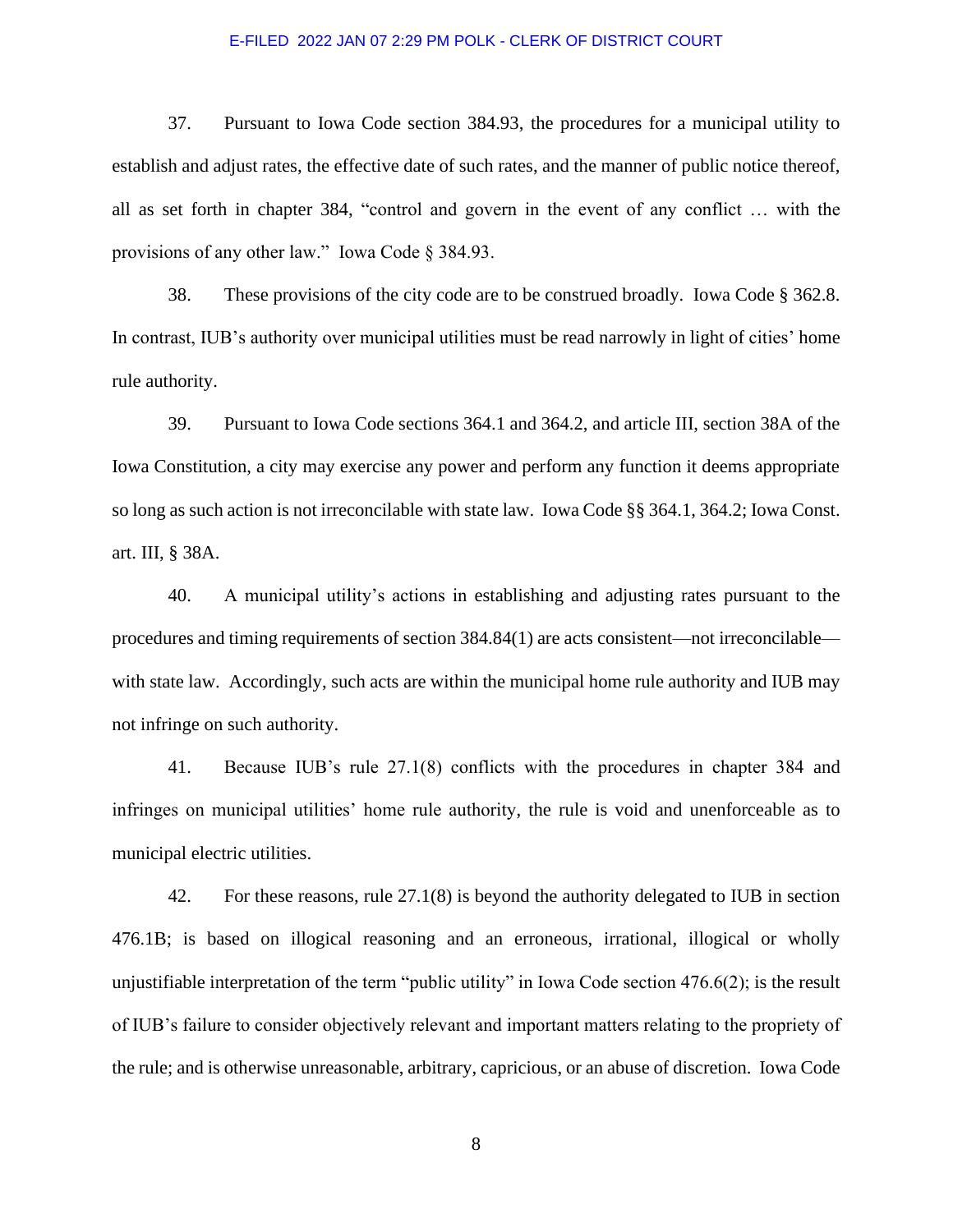§ 17A.19(10)(b), (c), (i), (j), (l). Accordingly, rule 27.1(8) should be declared to be void and unenforceable as to municipal electric utilities<sup>1</sup>.

### **Rule 27.3(2)(c)(1)(1)**

43. Rule 27.3(2)(c)(1)(1) prohibits municipal electric utilities from assessing interest or a late payment charge when a customer is paying pursuant to a pre-disconnection payment plan.

44. Iowa Code section 476.1B does not grant IUB authority over municipal electric utilities with respect to rates, interest, or late charges.

45. Instead, the rates and charges of municipal utilities are governed by Iowa Code section 384.84.

46. Section 384.84(1) authorizes the governing body of a city utility to "establish, impose, adjust, and provide for the collection of rates and charges…." Iowa Code § 384.84(1).

47. Late charges and interest are included within this rate-making power. *State ex rel. Turner v. City of Altoona*, 274 N.W.2d 366, 367-68 (Iowa 1979).

48. A municipal utility's rate-making power under section 384.84 is exclusive and its decisions control in case of conflict with any other laws. *Id.* at 368 (citing Iowa Code § 384.93).

49. By prohibiting municipal utilities from assessing interest or late charges while a customer is in a payment plan, rule  $27.3(2)(c)(1)(1)$  interferes with municipal electric utilities' exclusive rate-making power and is therefore void.

50. The purported statutory authority for rule  $27.3(2)(c)(1)(1)$  is Iowa Code section  $476.20(5)(a)$ .

51. However, chapter 27 does not list section  $476.20(5)(a)$  as one of the statutes it is intended to implement. *See* Iowa Code § 2B.5A(2).

 $1$  Rule 27.1(8) also applies to electric cooperatives. However, this Petition only challenges the rule as applied to municipal electric utilities.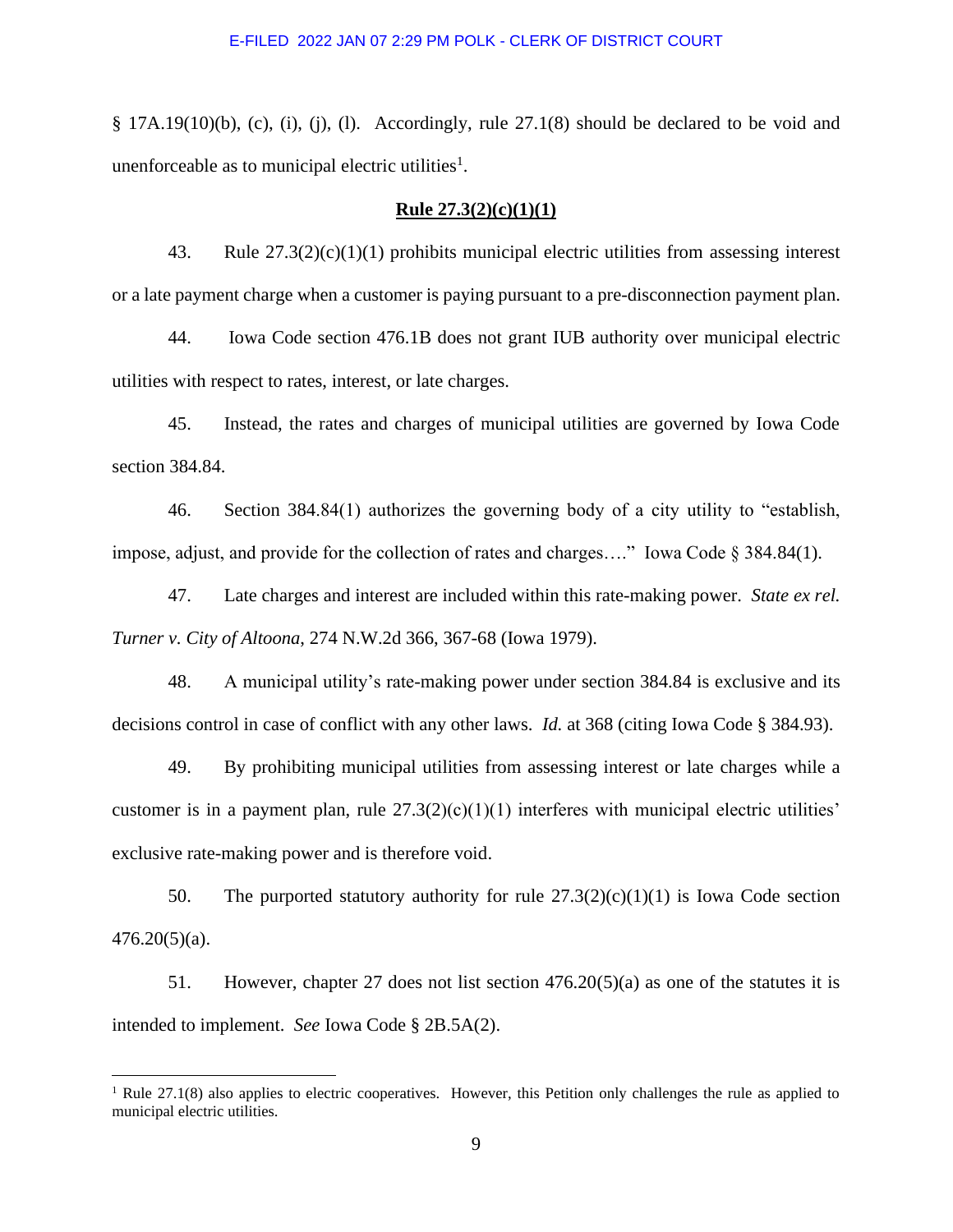52. Moreover, section 476.20(5)(a) merely makes municipal utilities "subject to the board's rules in regards to payment plans made prior to the disconnection of services." Iowa Code § 476.20(5)(a). The statute says nothing about municipal utilities being subject to substantive rate regulation by IUB.

53. Interpreting section 476.20(5)(a) broadly to authorize IUB to prohibit municipal utilities from assessing interest or late charges would infringe on the municipalities' home rule authority. *See* Iowa Code §§ 364.1, 364.2; Iowa Const. art. III, § 38A. Iowa Code section 384.84(1) expressly authorizes municipal utilities to establish and impose rates and charges. Nothing in the Iowa Code prohibits them from imposing such charges during a payment plan. Accordingly, municipal utilities have home rule authority to do so, and IUB's new rule infringes on that authority.

54. Finally, even if section 476.20(5)(a) did purport to give IUB authority to substantively regulate municipal utilities' rates, such provision would be precluded by operation of Iowa Code section 384.93. Section 384.93 states that the provisions of Iowa Code chapter 384 "control and govern in the event of any conflict … with the provisions of any other law." Iowa Code § 384.93. Section 384.84(1) expressly authorizes municipal utilities to impose rates and charges. A statute which purportedly prohibits municipal utilities from doing so would be inconsistent with section 384.84(1) and, hence, section 384.84(1) would "control and govern." Iowa Code § 384.93.

55. For these reasons, rule  $27.3(2)(c)(1)(1)$  is beyond the authority delegated to IUB in section 476.1B; is based on illogical reasoning and an erroneous, irrational, illogical, or wholly unjustifiable interpretation of "rules in regards to payment plans" in Iowa Code section 476.20(5)(a); is the result of IUB's failure to consider objectively relevant and important matters